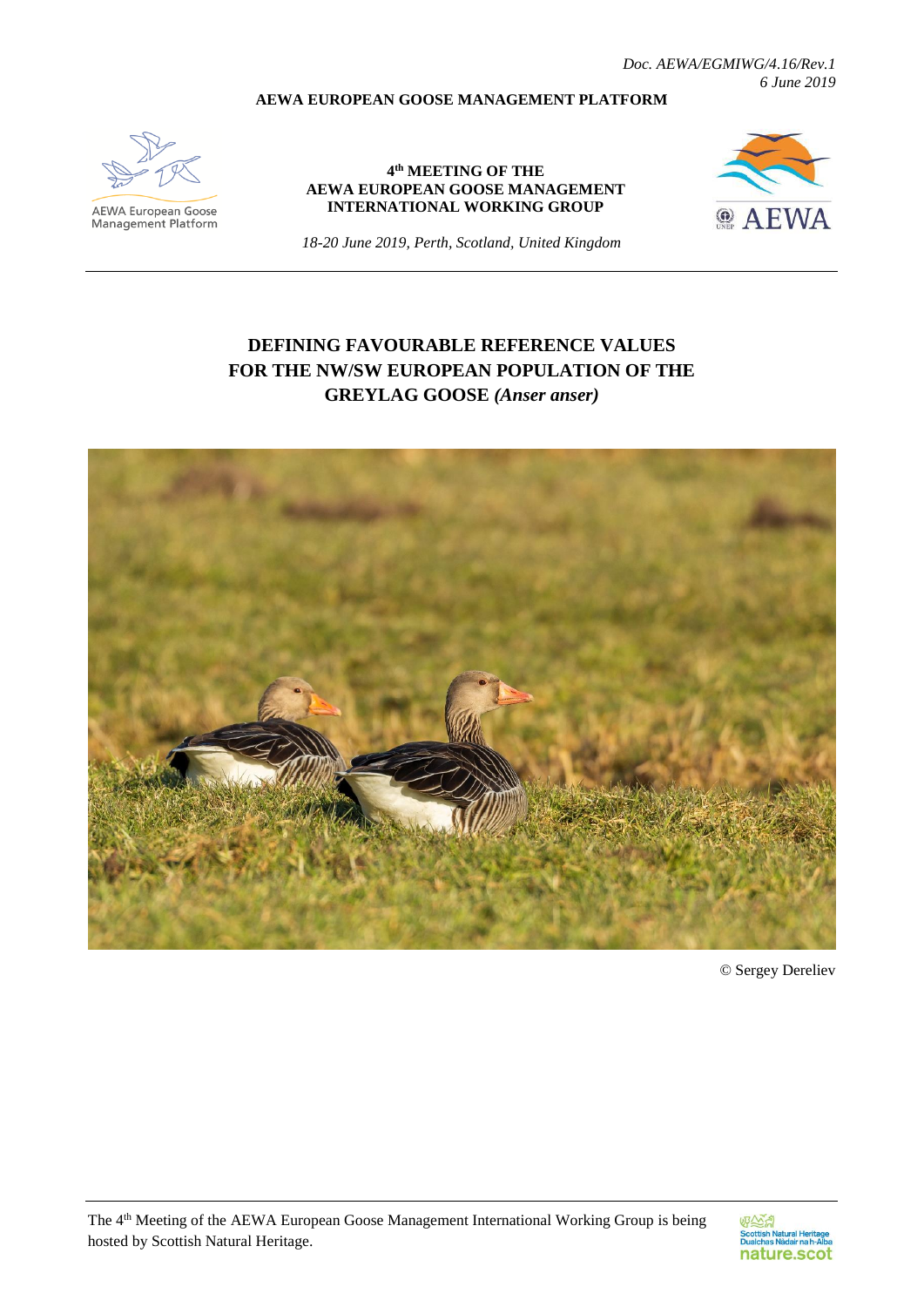# **DEFINING FAVOURABLE REFERENCE VALUES FOR THE NW/SW EUROPEAN POPULATION OF THE GREYLAG GOOSE** *(Anser anser)*

## **Background**

1

The International Single Species Management Plan (ISSMP) for the Northwest/Southwest Population of the Greylag Goose (*Anser anser*) (Powolny et al. 2018) aims to maintain the population in a Favourable Conservation Status (FCS) and states that Favourable Reference Values (FRVs) for population size, habitat and range are to be established in the Adaptive Flyway Management Plans (AFMPs) by the European Goose Management International Working Group (EGM IWG). In addition, Means Objective 4 of the ISSMP aims to maintain the population between agreed minimum and maximum targets above the FRVs.

The 2nd AEWA International Management Planning Workshop for the Barnacle Goose and the Greylag Goose (NW/SW population) held in Leeuwarden, the Netherlands on 19 June 2018 has agreed that the process of setting the FRVs will follow the principles set out in the EU guidance documents (Bijlsma et al. 2019)<sup>1</sup>.

This document presents the results of the assessment process following the stepwise process outlined in Bijlsma et al.  $(2019)^2$ .

# **Action requested from the EGM IWG**

The EGM IWG is requested to review and agree on the proposed definition of FRVs for the NW/SW population of the Greylag Goose.

<sup>&</sup>lt;sup>1</sup> The Netherlands made a disclaimer with regard to the use of this approach for other Birds Directive related subjects, in order to avoid setting a precedent in using this approach.

<sup>&</sup>lt;sup>2</sup> The document on Defining and applying the concept of Favourable Reference Values for species and habitats under the EU Birds and Habitats Directives (Bijlsma et al., 2019) is a technical report that presents a common methodology for setting FRVs under both directives in agreement with the Explanatory Notes and Guidelines for reporting under Article 17 of the Habitats Directive for the period 2013–2018 [\(http://cdr.eionet.europa.eu/help/habitats\\_art17\)](http://cdr.eionet.europa.eu/help/habitats_art17). The disclaimer of the document states that in case of conflicting definitions, approaches or examples, the above mentioned official guidelines takes precedence.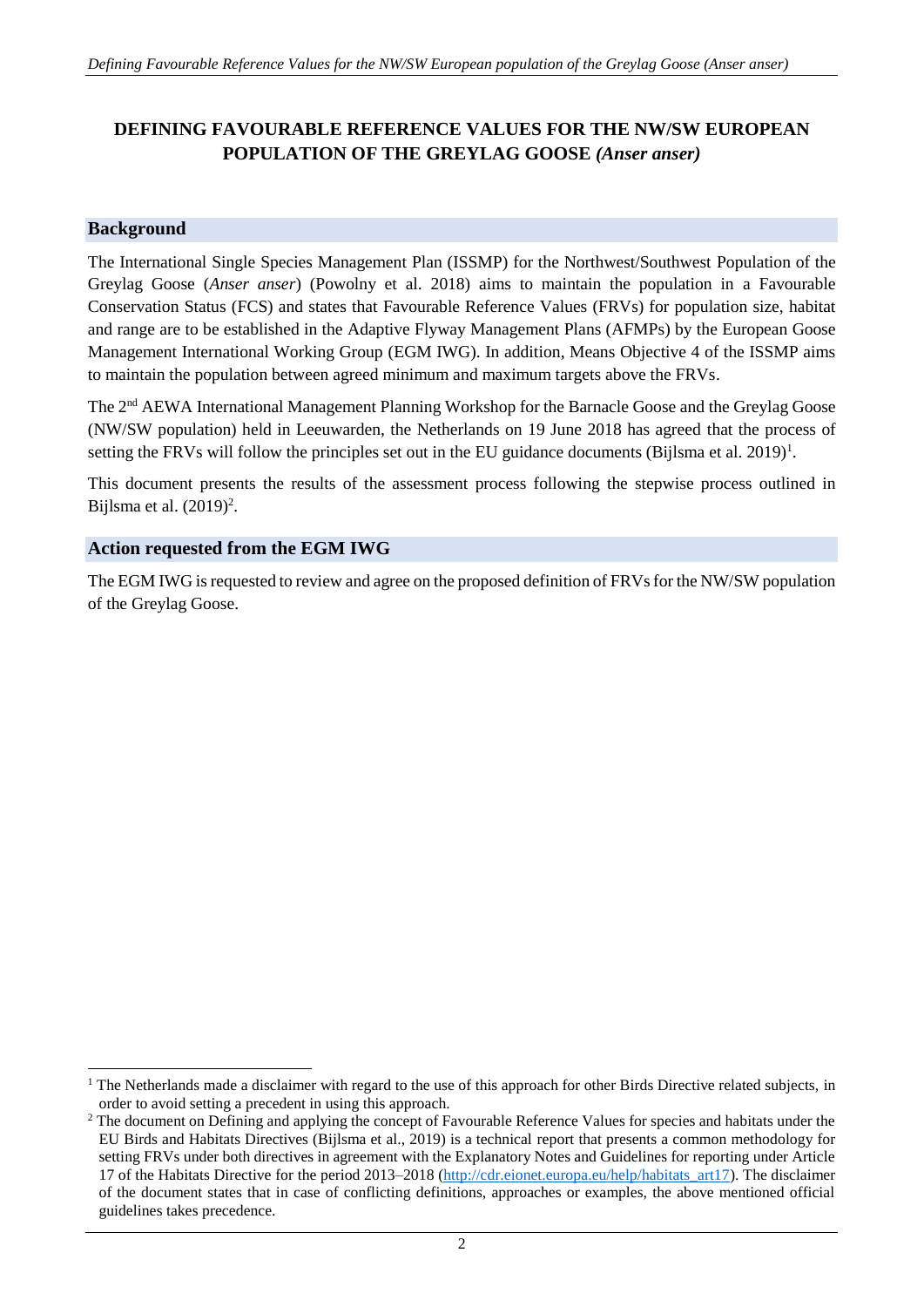# **Step 1.1 Biology of the Species**

The biology of the species is described in Annex 1 of the ISSMP for the Greylag Goose (Northwest/Southwest European Population) (Powolny et al., 2018) and is not repeated here. Only information relevant for the application of the FRV guidance not mentioned in the Greylag Goose ISSMP is added here.

Average body mass: 3.1 kg<sup>3</sup>.

# **Step 1.2 Spatial Scale of Functioning**

### *Breeding Population*

The total breeding population is estimated at  $176,000 - 236,000$  pairs (Table 4 in the ISSMP). The Greylag Goose is a widespread breeder. The breeding range surface in the EU is  $608,408 \text{ km}^2$  plus some additional range in Norway.

The species home range size is estimated at  $37x3,1 = 115$  kilometres, using the allometric relationship with body mass<sup>4</sup>. The species dispersal capacity is estimated at  $12x115^{0.5} = 129$  kilometres. This means that populations more than  $5*129 = 645$  kilometres apart can be considered as isolated; and not such isolated segments occur within the breeding range of the population. Hence, the whole population can be considered as one breeding population.

## **Therefore, population category MR1 should be applied<sup>5</sup> and FRVs should be set at national level.**

## *Wintering Population*

The Northwest/Southwest European population of the Greylag Goose is one of the six flyway populations of the species in Europe.

**These populations correspond to category MNR3: Species with one or a few isolated non-reproductive populations for which FRVs are to be set at supranational level.**

# **Step 1.3 Historical Perspective: What Happened to the Species?**

It is not possible to quantify the species' historical numbers and distribution. The population was probably overexploited and suffered from loss of wetland habitats during historical time and suffered particularly from increased hunting pressure as quality of shotguns improved. The recovery of the species was assisted by reintroductions and reinforcements and benefited from regulation of hunting and agriculture intensification.

The NW/SW European population increased from c. 30,000 individuals in the mid-1960s to 120,000-130,000 in the mid-1980s (Madsen 1991), with the January count totals reaching c.700,000 in 2012 (Figure 4 in the Greylag Goose ISSMP).

<sup>&</sup>lt;sup>3</sup> This information will be required for allometric calculations in subsequent steps

<sup>&</sup>lt;sup>4</sup> For further details on the allometric relationship between home range and dispersal distance with body mass see Box 3.2 in Bijlsma et al. (2019)

<sup>5</sup> See Table 3.1 in Bijlsma et al. (2019)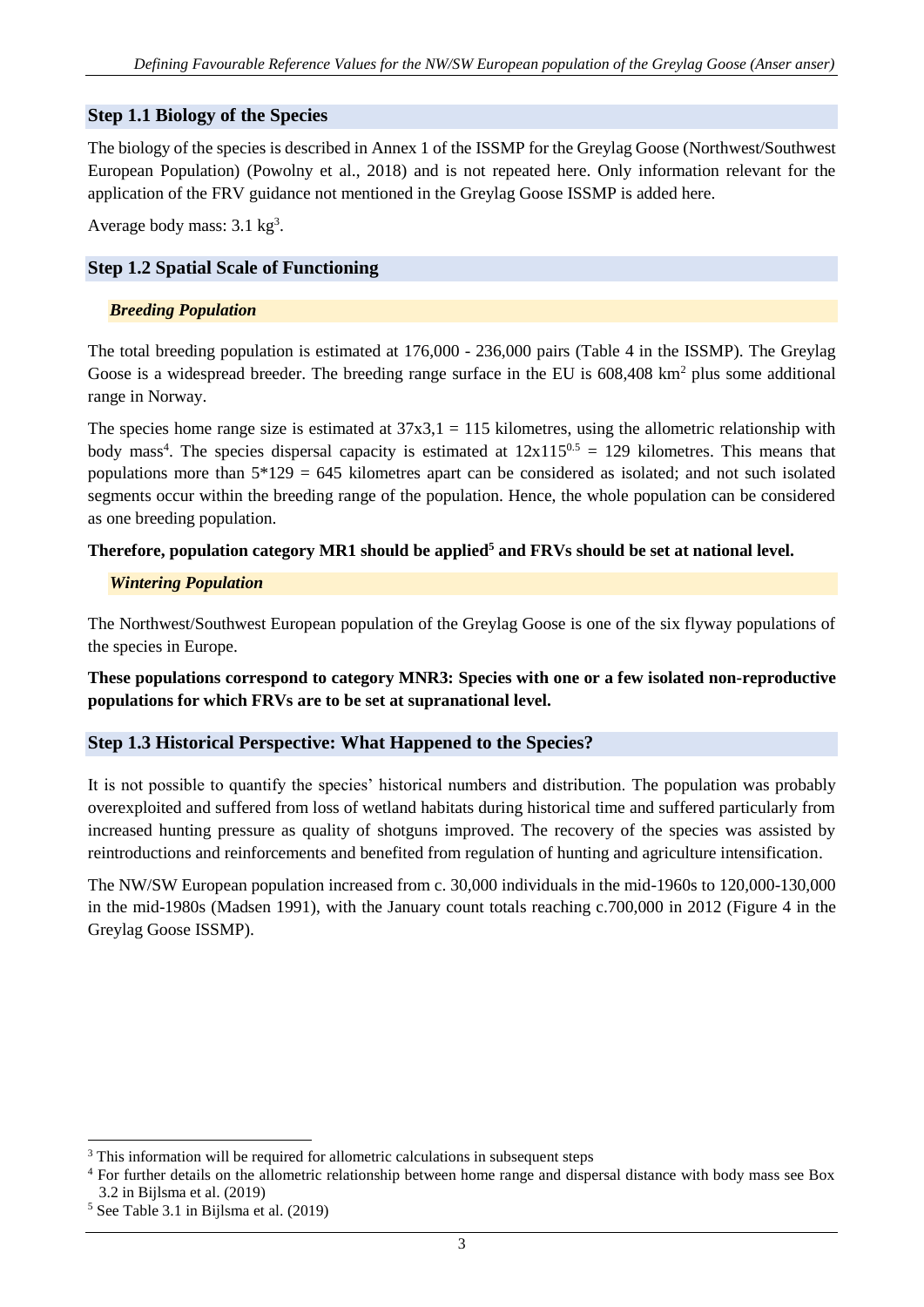## **Step 1.4 Analysis of Distribution and Trends**

#### *Breeding Population*

Distribution and breeding population data is available in the consolidated EU Birds Directive Article 12 report (EEA 2015)<sup>6</sup> and in Hagemeijer & Blair (1997). The population growth and range recovery or range expansion is well documented, also in repeated national atlases in Denmark<sup>7</sup> and The Netherlands<sup>8</sup>. Figure 2 in the Greylag Goose ISSMP shows the long-term (1980-2012) growth rate of the national breeding populations based on the national Article 12 reports and additional data from Norway as summarised in BirdLife International (2015).

The recorded breeding distribution of the species in the 1990s shows a high level agreement with the simulated 'present' distribution (Huntley et al. 2007). Consequently, no major gaps can be identified in the range based on models.

An individual-based model for the Netherlands estimated that the national breeding population can reach carrying capacity at the level of 281,000 nests, i.e. 2.8 million birds (Baveco et al. 2013).

#### *Wintering Population*

The annual growth rate of the wintering population was c. 13% per year between the 1960s (Madsen 1987) and mid-1980s and has been 8.5% per year between 1980 and 2009 or 9.1% between 1995 and 2009 (Fox et al. 2010; Fox and Leafloor 2018). Although the numbers of Greylag Geese wintering in Spain have somewhat increased, an increasing proportion of the population winters further north.

#### *Conclusions*

The breeding distribution and the national breeding population sizes of the NW/SW European population of the Greylag Goose do not show a negative trend since the time the EU Birds Directive entered into force and even since the 1960s. It is unclear, however, whether historical distribution and breeding population sizes were smaller or larger than nowadays.

The wintering numbers also do not show a negative trend over the same period. However, an increasing number of birds winter further north than in the past (mainly in the Netherlands and increasingly even in Sweden).

It is also important to note that the generally favourable conservation status of the Greylag Goose was recognised by its listing on Annex II/A of the EU Birds Directive already in the late-1970s.

#### **Step 2.1 Favourable Reference Population (FRP) Assessment**

#### *Breeding Population*

-

Although a species specific Population Viability Analysis (PVA) is available for the Netherlands, it does not estimate the Minimum Viable Population (MVP). No PVAs estimating the MVP are available for other countries either. Based on the estimated body mass of 3.1 kg, the upscaled MVP is 2,500 pairs.

Table 1 shows the current values based on the information collected for the Greylag Goose ISSMP and approximates the national Directive Values (DVs) based on estimates from the 1990s (BirdLife International 2000). The last two columns assess whether the DV and the Current Value (CV) exceed the MVP.

<sup>6</sup> <https://bd.eionet.europa.eu/article12/summary?period=1&subject=A043>

<sup>7</sup> <https://dofbasen.dk/atlas/arter/01610/Gr%C3%A5g%C3%A5s>

<sup>8</sup> <https://www.vogelatlas.nl/atlas/soorten/soort/1610>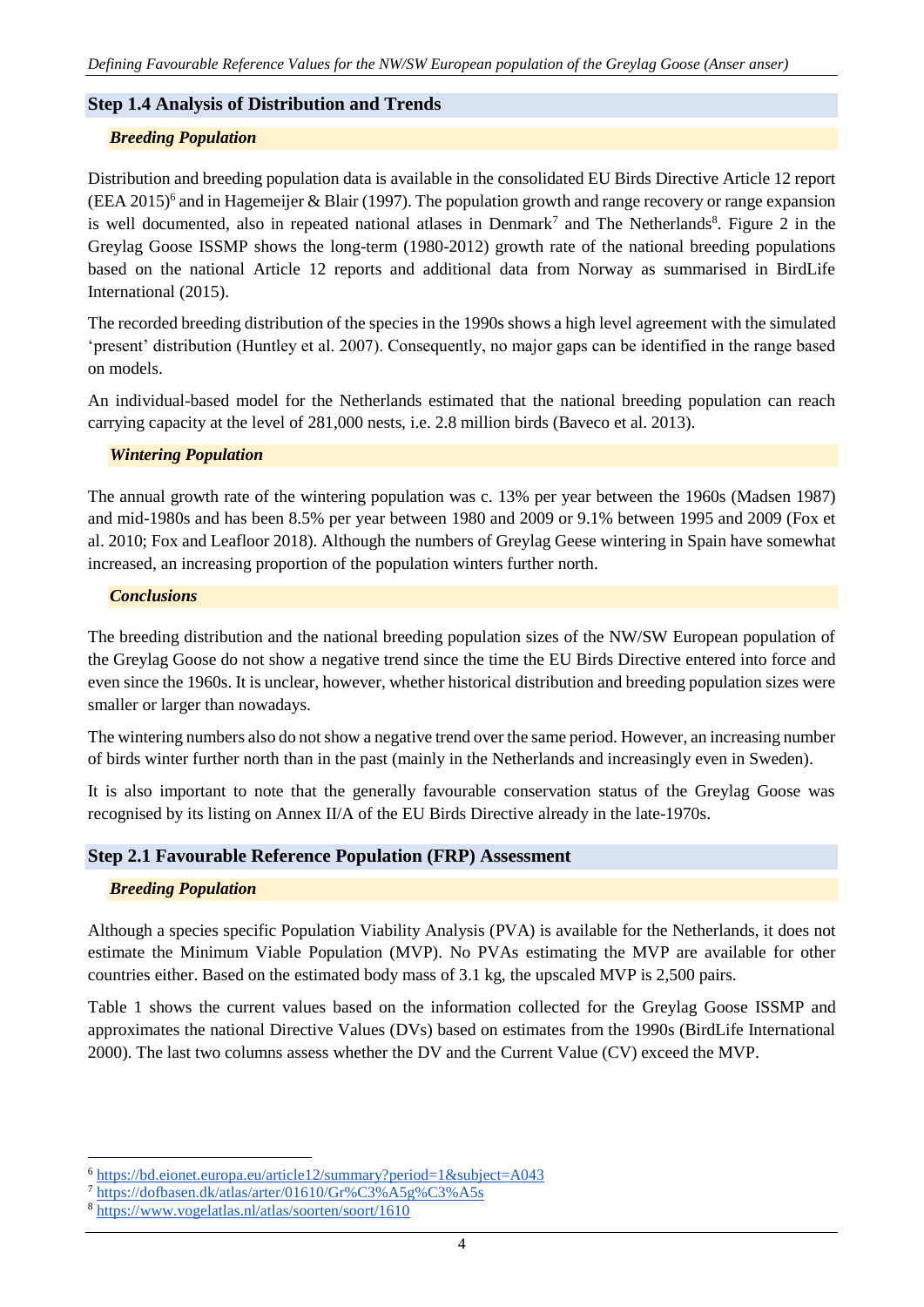| <b>Range State</b>           | <b>Breeing numbers</b><br>in the 1990s | <b>Recent breeding</b><br>numbers<br>(individuals or<br>pairs)        | Year/s<br>of the<br>recent<br>estimate | DV ><br><b>MVP</b> | CV ><br><b>MVP</b> |
|------------------------------|----------------------------------------|-----------------------------------------------------------------------|----------------------------------------|--------------------|--------------------|
| Norway <sup>1</sup>          | 7,000 - 10,000 pairs                   | 20,000 -25,500 pairs                                                  | 2016                                   | Yes                | Yes                |
| Sweden <sup>2</sup>          | 4,000 - 6,000 pairs                    | 41,000 pairs                                                          | 2008                                   | Yes                | Yes                |
| Finland <sup>3</sup>         | 2,000 - 2,500 pairs                    | $5,600 - 9,000$<br>individuals                                        | 2015                                   | Yes                | Yes                |
| <b>Denmark</b>               | 3,500 - 4,000 pairs                    | $15,000 - 17,000$<br>pairs                                            | 2015                                   | Yes                | Yes                |
| <b>Germany</b>               | 8,000 - 10,000 pairs                   | $26,000 - 37,000$<br>pairs                                            | 2005-<br>2009                          | Yes                | Yes                |
| the<br><b>Netherlands</b>    | 1,000 - 1,200 pairs                    | $67,000 - 111,000$<br>pairs                                           | $2013 -$<br>2015                       | N <sub>o</sub>     | Yes                |
| <b>Belgium</b><br>(Flanders) | 370 - 390 pairs                        | $1,500$ pairs                                                         | $2002 -$<br>2015                       | No                 | No                 |
| <b>France</b>                | 47 pairs                               | 176 - 221 pairs                                                       | 2012                                   | N <sub>o</sub>     | N <sub>o</sub>     |
| <b>Spain</b>                 | None                                   | minimum 25 pairs<br>and a minimum<br>population of 250<br>individuals | 2016                                   | N <sub>o</sub>     | N <sub>o</sub>     |

*Table 1*. Population estimates in the 1990s representing approximated DV values (based on BirdLife International / EBCC 2000) and recently (based on Table 4 of the ISSMP)

FRPs for the breeding season should be set at national level. FRPs cannot be smaller than the DV and also cannot be smaller than the MVP. With the exception of the Netherlands, Belgium, France and Spain, the DVs have already exceeded the MVP.

In the case of the NW/SW European population of the Greylag Goose, the DV or the MVP can be used (whichever is larger) because:

- 1) The species population has increased after the EU Birds Directive came into force, not as a consequence of restoration/improvement of natural conditions, but due to regulation of hunting, reintroduction and favourable conditions at artificial habitats<sup>9</sup>;
- 2) The Greylag Goose has been listed on Annex II/A of the EU Birds Directive, which expresses that the legislators have already considered its conservation status at that population level to be sufficiently favourable to allow hunting. Setting a higher FRP would substantially constrain the scope of taking into account of other interests during the MCDA process.

<sup>&</sup>lt;sup>9</sup> I.e. corresponds to the situation described under point 3 of Step 2 in section 4.3.2 on page 62 in Bijlsma et al. (2019)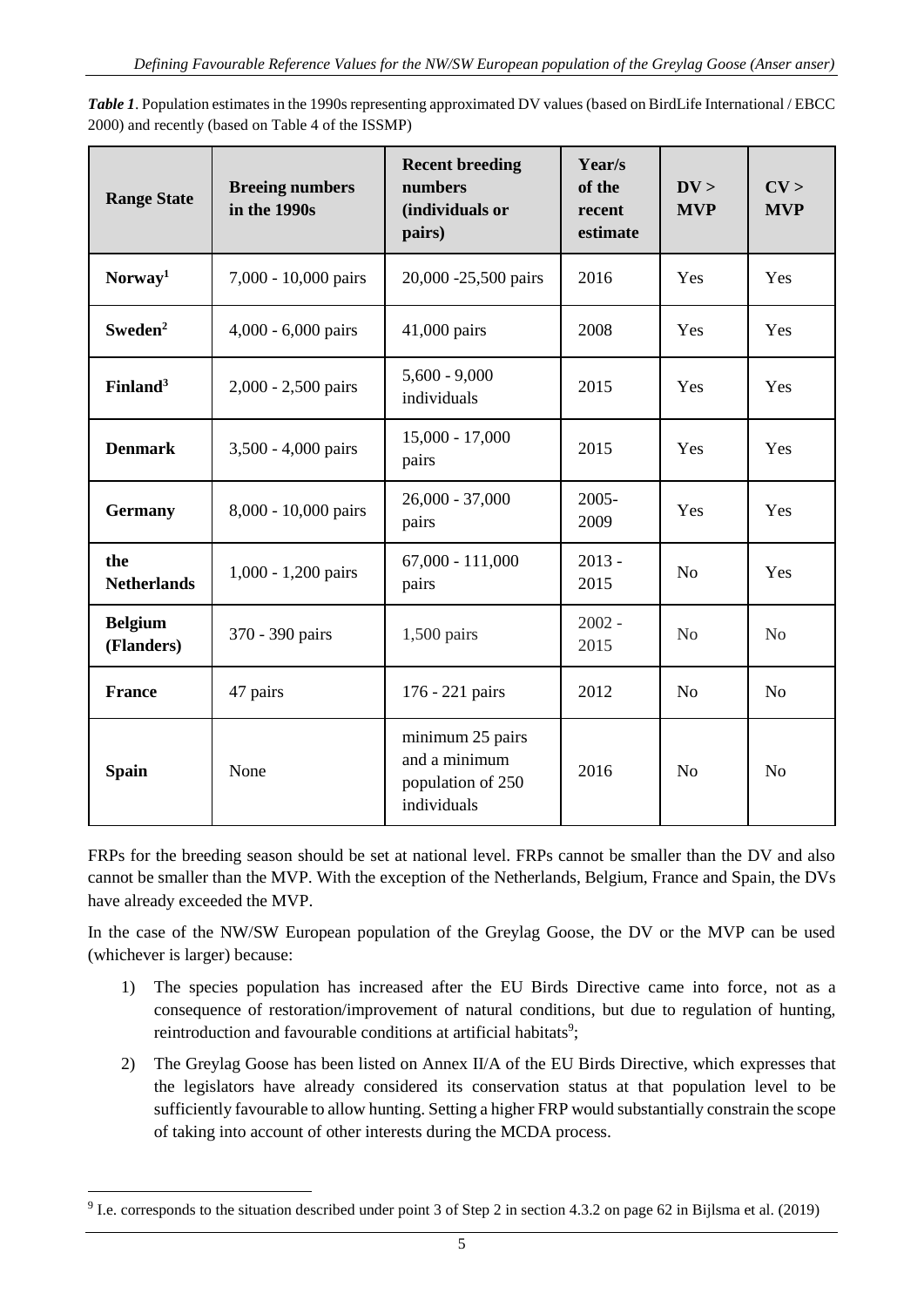In case of recovering overexploited populations Bijlsma et al. (2019) also recommended using either

- 3) The CV;
- 4) The potential range method; or
- 5) A 'wait-and-see' approach.

Obviously, 5) the 'wait-and-see' method and 3) the CV would contravene the objectives of the management planning that aims to adapt populations to levels that also correspond to economic and recreational requirements.

Theoretically, the potential range method 4) could be applied for the Greylag Goose. An individual-based model (Baveco et al. 2013) illustrates well the potential consequences of this approach. According to this model, the Dutch breeding national population has not yet reached carrying capacity. This is estimated at more than two times higher than the current size of the breeding population mentioned in the Greylag Goose ISSMP and the species would be in unfavourable status until it has reached the modelled figures. The relationships between the DV, CV and the carrying capacity are different in each country, but the national populations show no sign of reaching carrying capacity in any of the Range States yet. This means that FRPs set by using this method would certainly be higher than CVs in every country and this approach would also be inconsistent with the objectives of the management planning.

## **Therefore, it is suggested to set the FRP as a default option:**

- **1) At the level of DV in each country where it has exceeded the MVP at that time, i.e. in Norway, Sweden, Denmark and Germany;**
- **2) At the level of the MVP in each country where the population has already exceeded this level, i.e. in the Netherlands and Finland; and**
- **3) At a nationally defined level in Belgium<sup>10</sup>, France and Spain<sup>11</sup> considering that the species is only a marginal breeder in these countries.**

# **As the management plan aims to maintain the population above the FRV and not to reduce the distribution of the species, it is suggested to set the Favourable Reference Range (FRR) at CV.**

Of course, Range States might define the FRVs differently than suggested above for their national breeding populations. Particularly Sweden, which is the only country where the Greylag Goose triggers SPA designation during the breeding season, should consider whether their suggested national FRP is consistent with their site protection obligations and inform the Secretariat by 12 July 2019.

## *Wintering Population*

The wintering population trend is presented in Figure 4 of the Greylag Goose ISSMP and this mirrors the increase in breeding population numbers. Historically, this can be regarded as a recovery. The estimated DV of 130,000 individuals exceeds the MVP. The justification for selecting the DV for the national breeding populations above also applies to the wintering flyway population.

Therefore, it would be possible to set the FRP at DV, i.e. at 130,000 individuals. However, the FRP should be also consistent with the site management objectives under the EU Birds Directive and Means Objective 1 of the ISSMP. Consequently, it has to be checked whether the aggregated SPA-level FRPs for the Greylag Goose or the DV is higher and adopt the higher figure as the FRP at the level of the population.

<sup>10</sup> Belgium already has FRVs for this species

<sup>&</sup>lt;sup>11</sup> Prior to the meeting, Spain has informed the AEWA Secretariat that they consider the birds breeding in Spain being marginal in the breeding range of the species and in accordance with the principles adopted for reporting under Article 17 of the EU Habitats Directive, it is not necessary to set FRVs for these birds.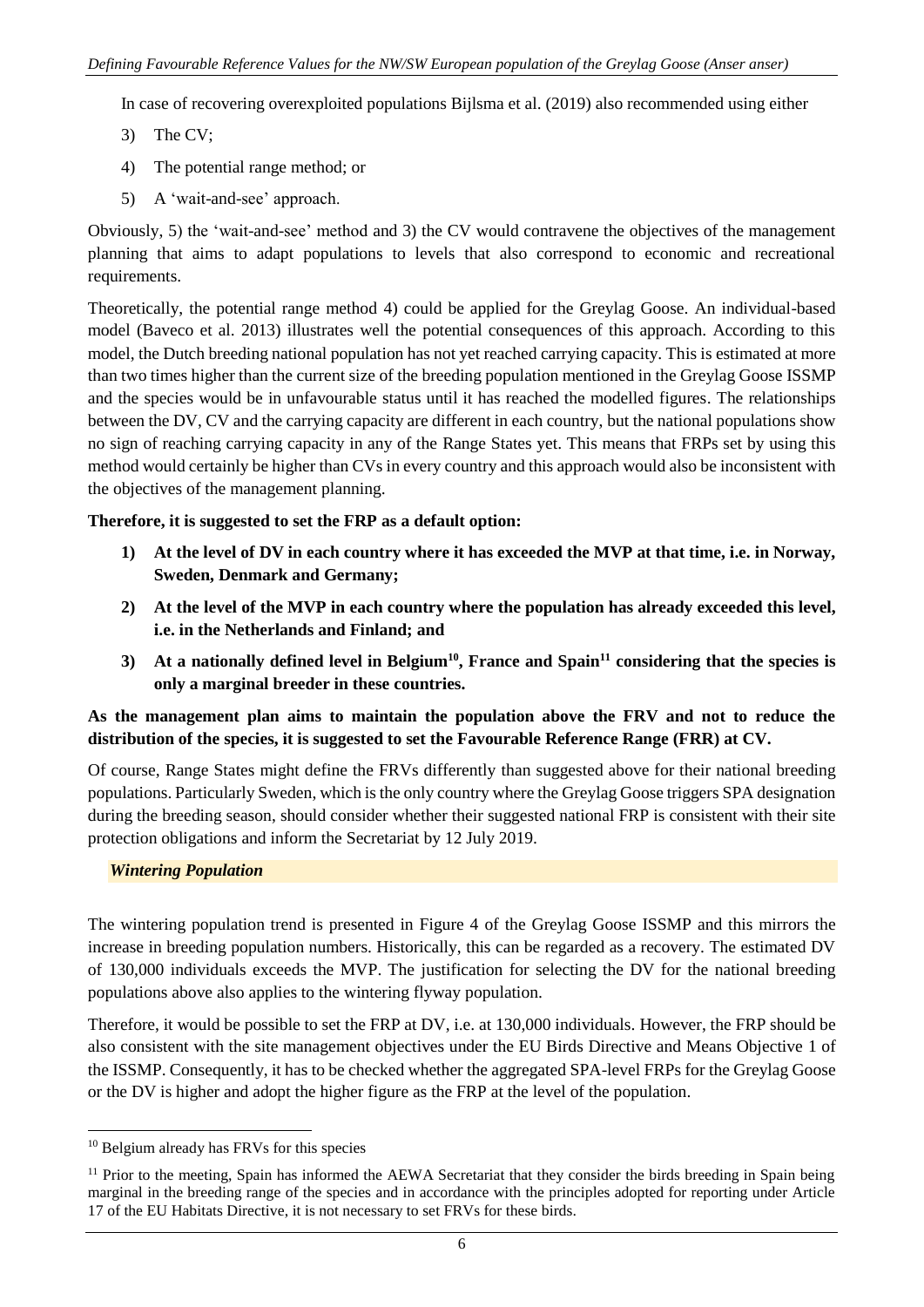Unfortunately, no international summary of SPA-level targets is available and the time is limited to collect this information from the Range States before the target setting process using the MCDA method is launched. Therefore, in lieu of the sum of the SPA targets were used the numbers EU Member States reported wintering in SPAs in 2008-2012. Most likely, this value is much higher than the sum of the SPA-level FRPs would be for two reasons: (i) the current values are most likely higher than the site-level FRPs would be because the population has been consistently increasing over the years; (ii) there is some exchange between sites, which leads to inflated totals. Therefore, it is suggested taking into account only the minimum estimate.

| Table 2. Wintering populations inside the SPA network (in individuals) by country (based on section 8 of Member States |
|------------------------------------------------------------------------------------------------------------------------|
| Article 12 reports <sup>12</sup> )                                                                                     |

| Country            | <b>Minimum</b>           | <b>Maximum</b> | <b>Geometric Mean</b>    |
|--------------------|--------------------------|----------------|--------------------------|
| <b>Belgium</b>     | 6,412                    | 21,200         | 11,659                   |
| <b>Denmark</b>     | $\overline{\phantom{a}}$ | ٠              | $\overline{\phantom{a}}$ |
| <b>Germany</b>     | $\overline{\phantom{a}}$ |                | $\overline{\phantom{a}}$ |
| <b>France</b>      | 8,018                    | 18,043         | 12,028                   |
| <b>Netherlands</b> | 88,758                   | 140,305        | 111,594                  |
| Portugal           | 2,500                    | 2,500          | 2,500                    |
| <b>Spain</b>       | 114,587                  | 114,587        | 114,587                  |
| <b>Sweden</b>      | 6,000                    | 25,000         | 12,247                   |
| <b>Total</b>       | 226,275                  | 321,635        | 264,615                  |

Wintering Range States are requested to review the above figures in the light of their SPA targets and inform the Secretariat by 12 July 2019 if any revision is needed. In the meantime, **it is suggested to tentatively set the flyway-level FRP for the NW/SW European population of the Greylag Goose at 226,000 individuals** pending the above mentioned review.

<sup>12</sup> https://bd.eionet.europa.eu/article12/summary?period=1&subject=A043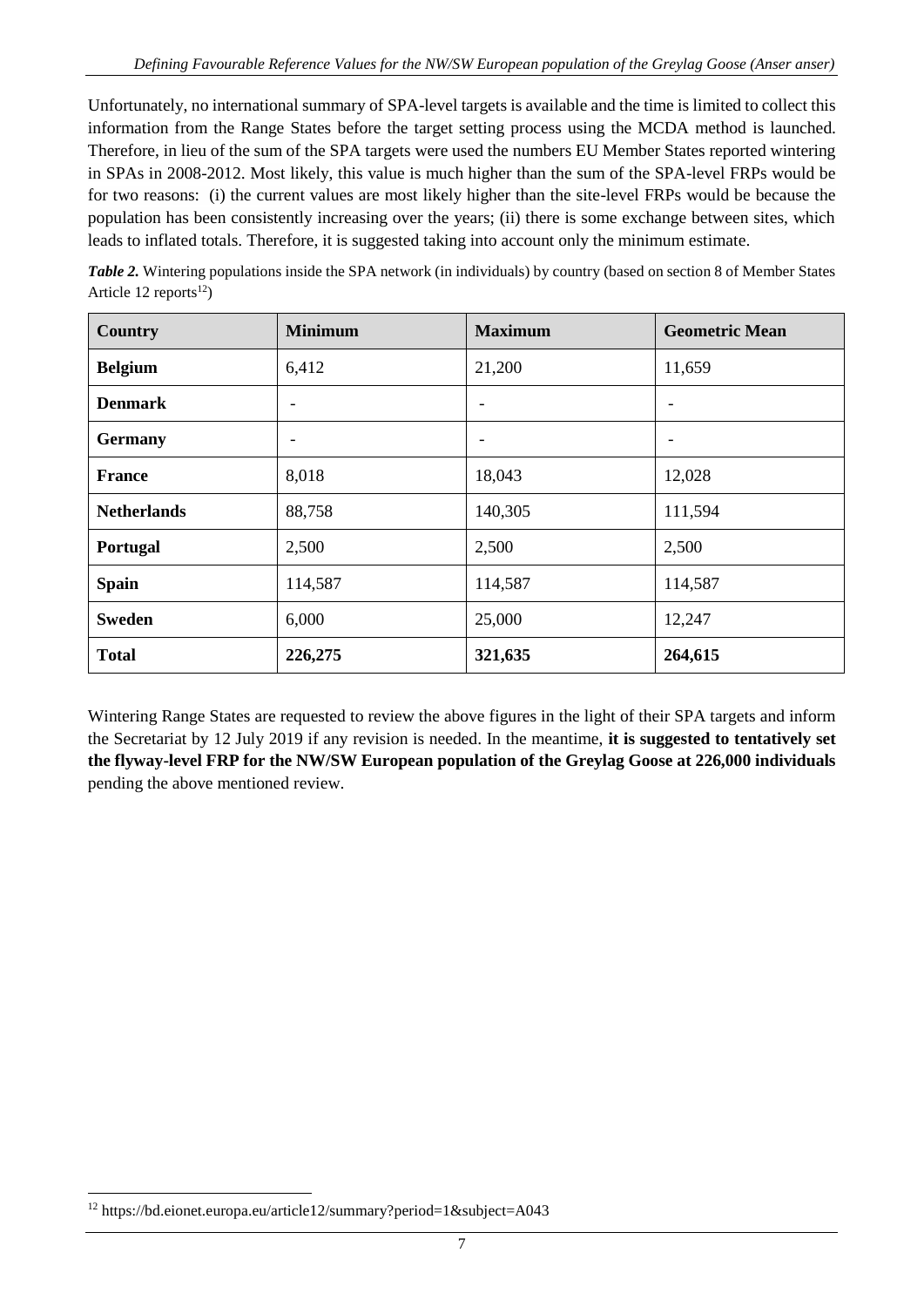| <b>Abbreviations</b> |                                                                                                                                                                                                                                                                                          |  |  |  |
|----------------------|------------------------------------------------------------------------------------------------------------------------------------------------------------------------------------------------------------------------------------------------------------------------------------------|--|--|--|
| <b>CV</b>            | Current Value (population level reported in the Greylag Goose ISSMP)                                                                                                                                                                                                                     |  |  |  |
| DV                   | Directive Value (population level at the time the EU Birds Directive has entered into force)                                                                                                                                                                                             |  |  |  |
| EU                   | European Union                                                                                                                                                                                                                                                                           |  |  |  |
| <b>FRP</b>           | <b>Favourable Reference Population</b>                                                                                                                                                                                                                                                   |  |  |  |
| <b>FRR</b>           | Favourable Reference Range                                                                                                                                                                                                                                                               |  |  |  |
| <b>FRV</b>           | <b>Favourable Reference Value</b>                                                                                                                                                                                                                                                        |  |  |  |
| <b>MCDA</b>          | Multicriteria Decision Analysis                                                                                                                                                                                                                                                          |  |  |  |
| MR1                  | Reproductive population of a widespread migratory species with more or less continuous<br>distribution (often crossing national boundaries) and populations (assessment units) with more<br>or less exchange at or below national level, for further explanation see Bijlsma et al. 2019 |  |  |  |
| MNR3                 | Non-reproductive population of a migratory species with one or a few isolated populations,<br>for further explanation see Bijlsma et al. 2019                                                                                                                                            |  |  |  |
| <b>MVP</b>           | Minimum Viable Population                                                                                                                                                                                                                                                                |  |  |  |
| NW/SW                | Northwest/Southwest                                                                                                                                                                                                                                                                      |  |  |  |
| <b>PVA</b>           | <b>Population Viability Analysis</b>                                                                                                                                                                                                                                                     |  |  |  |